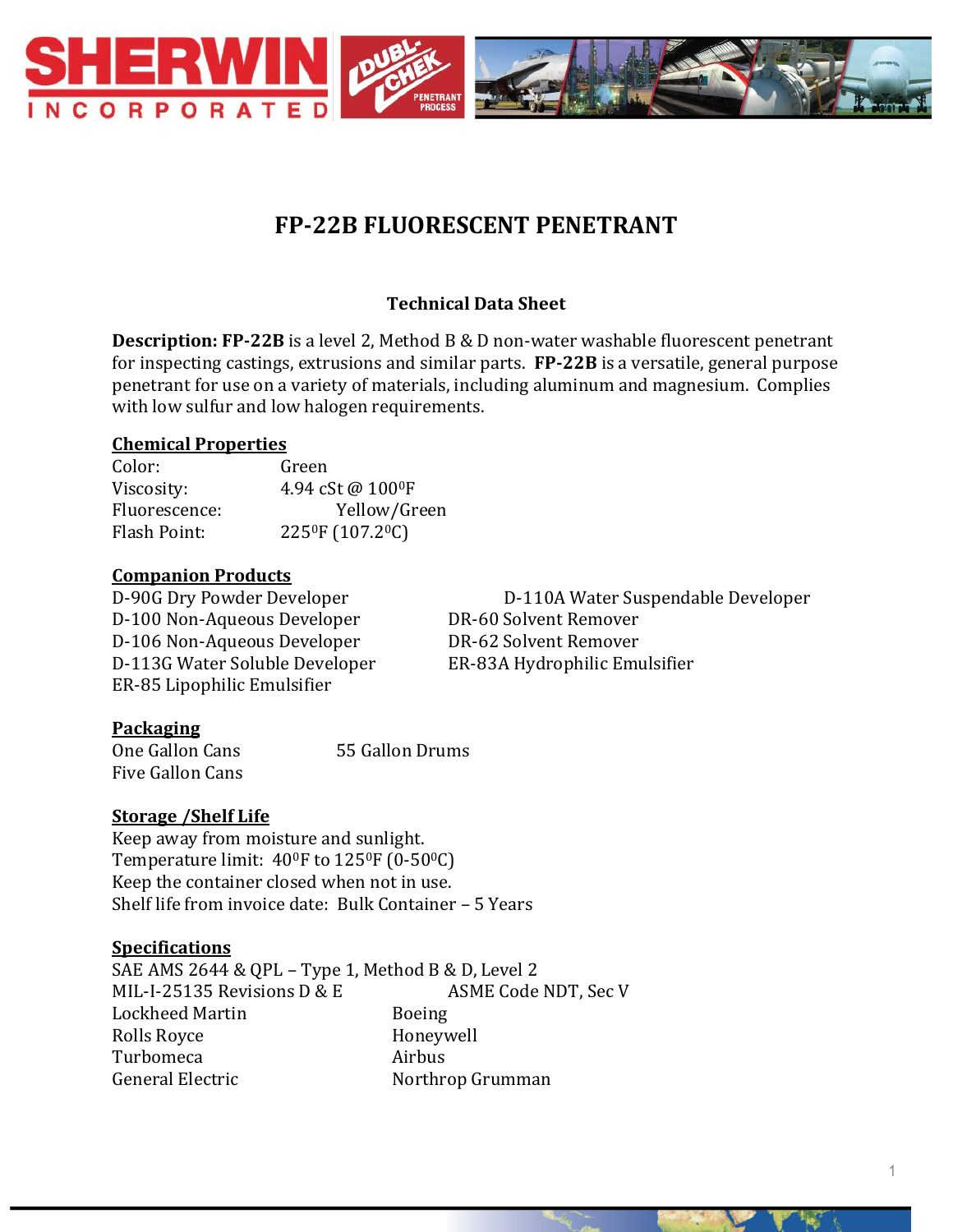

#### **Special Features**

- 1. Low to near zero background for assured indication visibility.
- 2. Sharp, precise flaw indication for rapid interpretation.
- 3. Excellent electrostatic spray capability.
- 4. Long material tank life due to formula stability and non-volatility.
- 5. Low material consumption (low drag out) due to low viscosity.
- 6. Clean, odorless product, vapor free atmosphere.

#### **Instructions**

**Note:** These instructions describe the basic process, but they may need to be amended by the user to comply with applicable specification and/or inspection criteria provided by the contracting agency.

1. **Application:** Apply **FP-22B** only to clean, dry surfaces by spraying, flowing, brushing or dipping.

2. **Dwell Time:** A 10 minute dwell time is suggested, although in many cases five minutes will suffice. When particularly tight cracks are suspected, or the part is especially critical, the dwell time may be extended to 30 minutes, or longer. Allow the penetrant to drain from the part surface back into the penetrant tank to conserve material.

#### 3. **Removal**:

#### **A) Hydrophilic Dip Method**

 a) Pre wash: Following the dwell, use a plain water rinse to remove most of the undrained penetrant from the surface. Use a coarse spray of ambient temperature water.

 b) Immersion: Immerse and agitate the part in 20-30% hydrophilic emulsifier solution. Immersion time and agitation time will vary with part geometry and surface condition.

c) Rinse: Remove the part from the tank; clean with a coarse, plain water spray.

#### **B) Hydrophilic Spray Method**

 a) Wash: Following the dwell, use an injection of 0.1 to 5.0% emulsifier solution to wash the excess penetrant from the part surface. Time and solution concentrations will vary with part geometry and surface conditions.

 b) Rinse: Use a coarse plain water spray to remove all traces of the emulsified penetrant.  **C) Lipophilic Method**

 a) Emulsification: Following the dwell, dip the part into undiluted lipophilic emulsifier. Remove the part and allow the excess emulsifier to drain back into the tank. Parts with rough surfaces require longer drain times.

b) Rinse: Use a coarse plain water spray to remove all traces of the emulsified penetrant.

4. **Drying**: A re-circulating oven set no higher than  $160^\circ$  F (71 $\circ$ C) is suggested. Leave the part in the oven just long enough to evaporate surface moisture. Drying is improved by using pressurized air to disperse and remove as much excess water as possible before placing the part in to the oven.